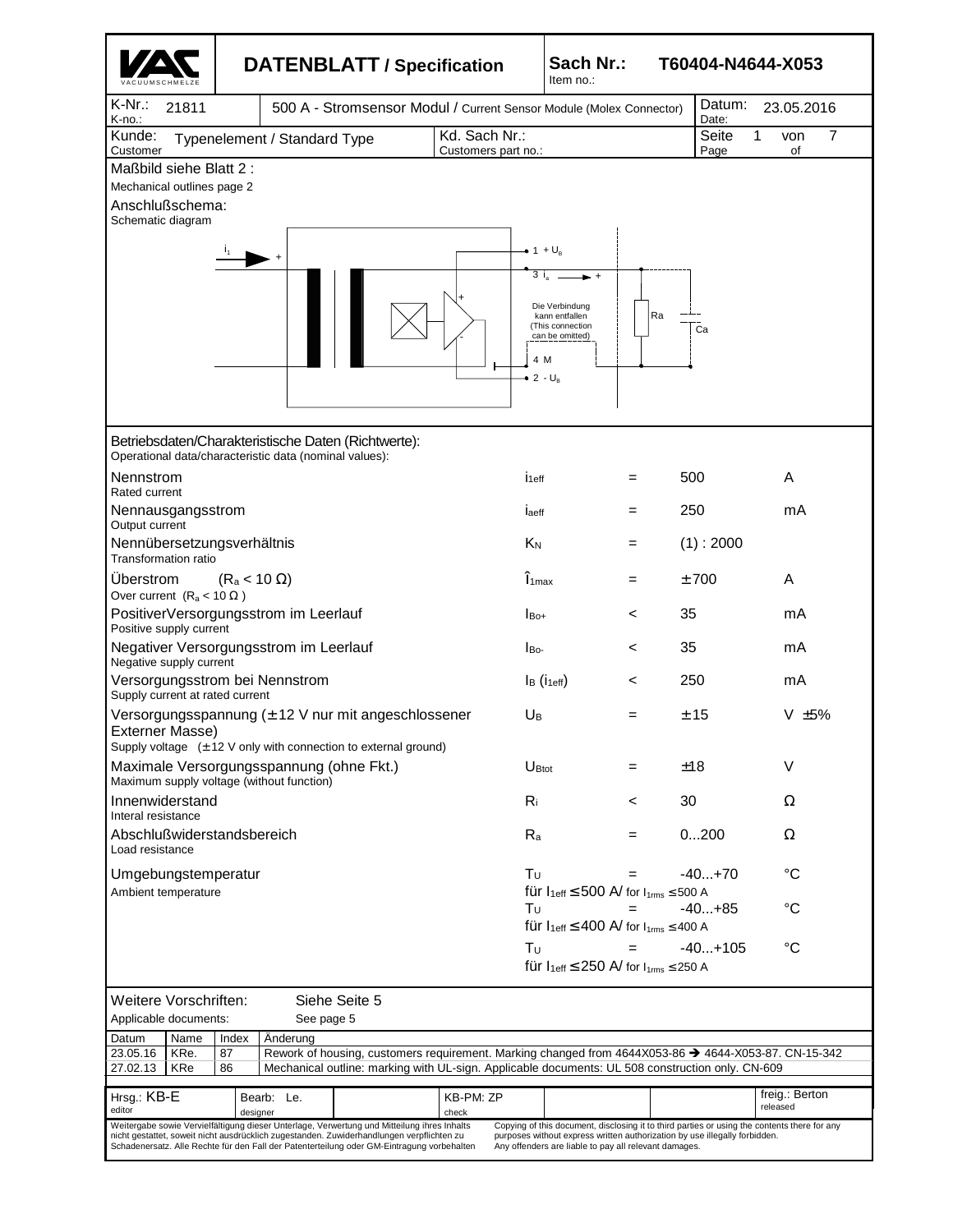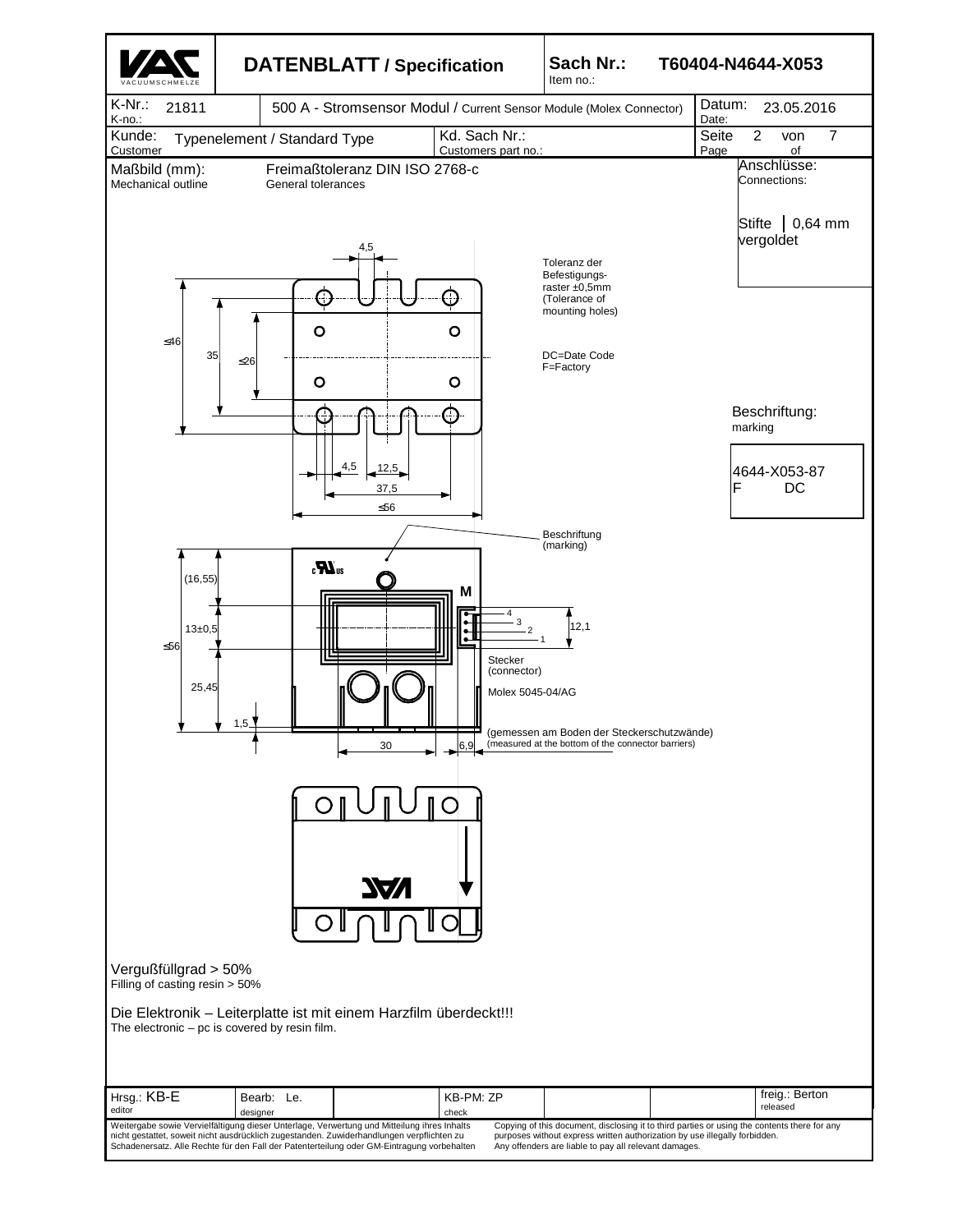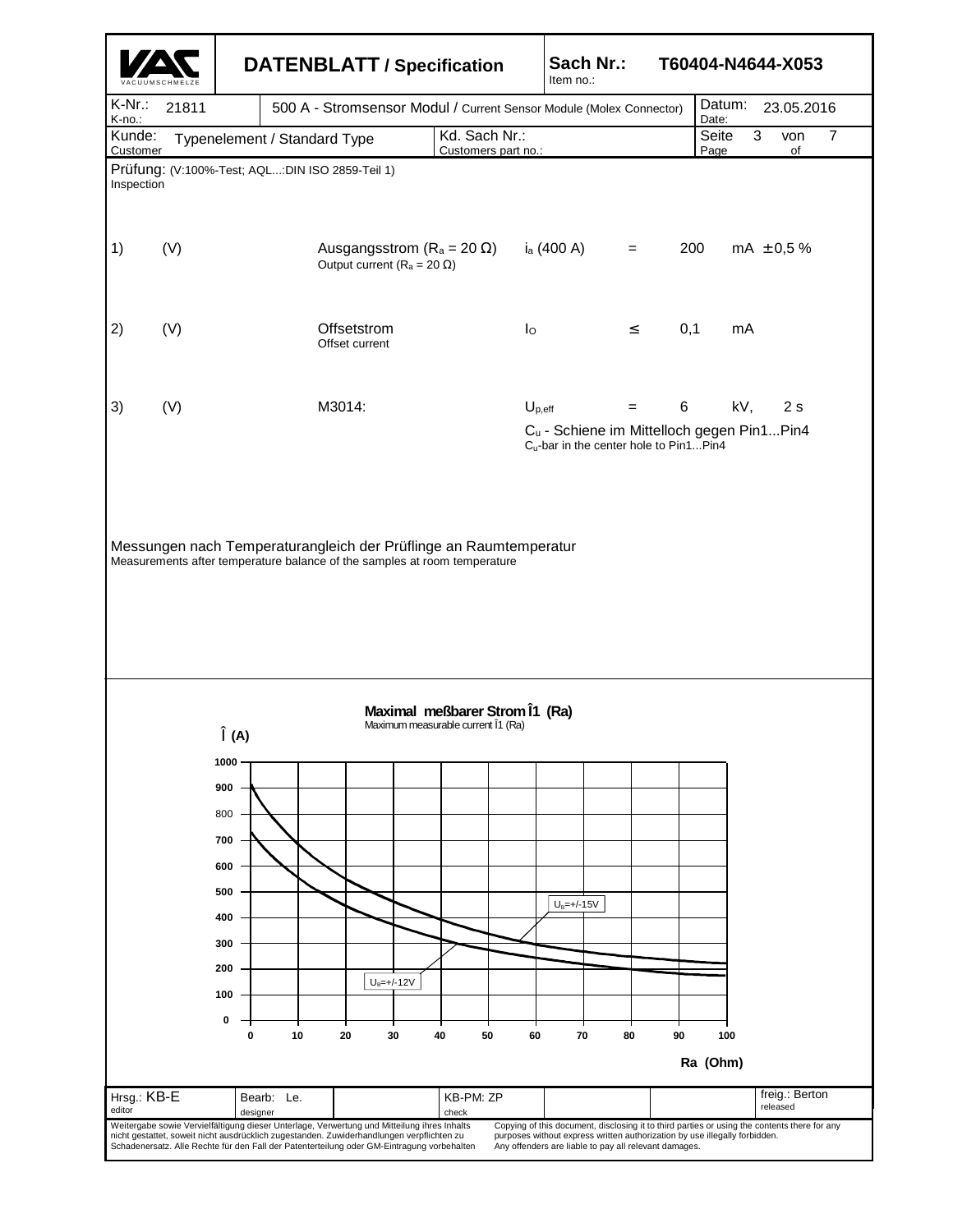|                                                                                                                                                                                                                                                                                                                                                                                               |                                                                                                                                                                                                                                                                                                                                                                                                                                                                                                                               |                                                                     | <b>DATENBLATT / Specification</b> | Sach Nr.:<br>Item no.: |                                           | T60404-N4644-X053          |                               |             |  |  |
|-----------------------------------------------------------------------------------------------------------------------------------------------------------------------------------------------------------------------------------------------------------------------------------------------------------------------------------------------------------------------------------------------|-------------------------------------------------------------------------------------------------------------------------------------------------------------------------------------------------------------------------------------------------------------------------------------------------------------------------------------------------------------------------------------------------------------------------------------------------------------------------------------------------------------------------------|---------------------------------------------------------------------|-----------------------------------|------------------------|-------------------------------------------|----------------------------|-------------------------------|-------------|--|--|
| K-Nr.:<br>21811<br>K-no.:                                                                                                                                                                                                                                                                                                                                                                     |                                                                                                                                                                                                                                                                                                                                                                                                                                                                                                                               | 500 A - Stromsensor Modul / Current Sensor Module (Molex Connector) |                                   |                        |                                           |                            | Datum:<br>23.05.2016<br>Date: |             |  |  |
| Kunde:<br>Customer                                                                                                                                                                                                                                                                                                                                                                            |                                                                                                                                                                                                                                                                                                                                                                                                                                                                                                                               | Typenelement / Standard Type                                        |                                   |                        | Seite<br>4<br>Page                        | 7<br>von<br>of             |                               |             |  |  |
| Customers part no.:<br>Charakteristische Daten (Richtwerte) des Stromsensormoduls ermittelt durch eine Typprüfung<br>General data ascertained by type test                                                                                                                                                                                                                                    |                                                                                                                                                                                                                                                                                                                                                                                                                                                                                                                               |                                                                     |                                   |                        |                                           |                            |                               |             |  |  |
| Meßgenauigkeit bei Raumtemperatur<br>Measuring accuracy at room temperatur                                                                                                                                                                                                                                                                                                                    |                                                                                                                                                                                                                                                                                                                                                                                                                                                                                                                               |                                                                     | Fi.                               | $\,<\,$                | 0,5                                       | %                          |                               |             |  |  |
| Linearität<br>Linearity                                                                                                                                                                                                                                                                                                                                                                       |                                                                                                                                                                                                                                                                                                                                                                                                                                                                                                                               |                                                                     |                                   | Fu                     | <                                         | 0,1                        | %                             |             |  |  |
| Temperaturdrift von F <sub>i</sub> (-40+85°C)<br>Temperature drift of F <sub>i</sub> (-40+85°C)                                                                                                                                                                                                                                                                                               |                                                                                                                                                                                                                                                                                                                                                                                                                                                                                                                               |                                                                     |                                   | $F_{Ti}$               | $\,<\,$                                   | 0,1                        | %                             |             |  |  |
|                                                                                                                                                                                                                                                                                                                                                                                               | f<br>Frequenzbereich (bei eingeschränkter Amplitude)<br>Frequency range (with limited amplitude)                                                                                                                                                                                                                                                                                                                                                                                                                              |                                                                     |                                   |                        |                                           |                            |                               | DC50* kHz   |  |  |
| Ansprechzeit<br>Response time                                                                                                                                                                                                                                                                                                                                                                 | τ                                                                                                                                                                                                                                                                                                                                                                                                                                                                                                                             |                                                                     |                                   |                        |                                           |                            |                               | μs          |  |  |
| Verzögerungszeit bei $\hat{\mathbf{I}}_{\text{max}}$ bei einem Stromanstieg von di/dt = 100 A/ $\mu$ s $\Delta t$ ( $\hat{\mathbf{I}}_{\text{max}}$ , 100 A/ $\mu$ s)<<br>Delay time at $i_{1max}$ with a current rise of di/dt = 100 A/ $\mu$ s                                                                                                                                              |                                                                                                                                                                                                                                                                                                                                                                                                                                                                                                                               |                                                                     | $1,5*$                            | μs                     |                                           |                            |                               |             |  |  |
| Offsetstrom (beinhaltend $I_0$ , $\Delta I_{ot}$ , $\Delta I_{oT}$ )<br>Offset current (including I <sub>o</sub> , Al <sub>ot</sub> , Al <sub>oT</sub> )                                                                                                                                                                                                                                      |                                                                                                                                                                                                                                                                                                                                                                                                                                                                                                                               |                                                                     |                                   |                        | I <sub>oges</sub>                         | $\,<$                      | 0,2                           | mA          |  |  |
| Offsetstrom bei Raumtemperatur<br>Offset current at room temperature                                                                                                                                                                                                                                                                                                                          |                                                                                                                                                                                                                                                                                                                                                                                                                                                                                                                               |                                                                     |                                   |                        | $\mathsf{I}_\mathsf{0}$                   | $\,<\,$                    | 0,1                           | mA          |  |  |
| Drift von $I_0$<br>Offset current drift                                                                                                                                                                                                                                                                                                                                                       |                                                                                                                                                                                                                                                                                                                                                                                                                                                                                                                               |                                                                     |                                   |                        | $\Delta I_{\text{ot}}$                    | $\,<\,$                    | 0,1                           | mA          |  |  |
| Temperaturdrift von I <sub>o</sub> (-40+85°C)                                                                                                                                                                                                                                                                                                                                                 |                                                                                                                                                                                                                                                                                                                                                                                                                                                                                                                               |                                                                     |                                   |                        | $\Delta$ <sub>l</sub> <sub>o</sub> $\tau$ | $\,<\,$                    | 0,1                           | mA          |  |  |
| Offset current temperature drift (-40+85°C)<br>Hysterese von lo                                                                                                                                                                                                                                                                                                                               |                                                                                                                                                                                                                                                                                                                                                                                                                                                                                                                               |                                                                     |                                   |                        | $\Delta I_{\rm OH}$                       | $\,<\,$                    | 0,12                          | mA          |  |  |
| Hysteresis of I <sub>o</sub><br>Offsetripple (s.Blatt 6)                                                                                                                                                                                                                                                                                                                                      |                                                                                                                                                                                                                                                                                                                                                                                                                                                                                                                               |                                                                     |                                   |                        | loss                                      | $\,<\,$                    | $\overline{c}$                | mA          |  |  |
| Offset ripple (s. page 6)<br>Versorgungsspannungsdurchgriff auf I <sub>o</sub>                                                                                                                                                                                                                                                                                                                |                                                                                                                                                                                                                                                                                                                                                                                                                                                                                                                               |                                                                     |                                   |                        | $\Delta I_0/\Delta U_B$                   | $\,<\,$                    | 0,01                          | mA/V        |  |  |
| Supply voltage rejection ratio<br>Maximal mögliche Koppelkapazität primär - sekundär<br>(bei nichtisoliertem das Innenloch voll ausfüllendem Primärleiter)<br>Maxiimum possibble coupling capacitance (primary - secondary)<br>(with not isolated the the hole completely filling primary conductor)                                                                                          |                                                                                                                                                                                                                                                                                                                                                                                                                                                                                                                               |                                                                     |                                   |                        | $C_{k}$                                   | <                          | 30                            | рF          |  |  |
| Ausgangsstörgleichstrom<br>Interference output current                                                                                                                                                                                                                                                                                                                                        |                                                                                                                                                                                                                                                                                                                                                                                                                                                                                                                               |                                                                     |                                   |                        | $I_{\rm ast}$                             | $\,<\,$                    | 0,15                          | mA          |  |  |
| Kritischer Abstand bei einem Störimpuls                                                                                                                                                                                                                                                                                                                                                       |                                                                                                                                                                                                                                                                                                                                                                                                                                                                                                                               |                                                                     |                                   |                        | akrit                                     | $\,<$                      | 10                            | cm          |  |  |
|                                                                                                                                                                                                                                                                                                                                                                                               | Critical distance with an interference pulse current<br>Lagertemperaturbereich                                                                                                                                                                                                                                                                                                                                                                                                                                                |                                                                     |                                   |                        |                                           |                            |                               | $-40+85$ °C |  |  |
| Masse<br>Masse                                                                                                                                                                                                                                                                                                                                                                                | Storage temperature range                                                                                                                                                                                                                                                                                                                                                                                                                                                                                                     |                                                                     |                                   |                        |                                           |                            | 170                           | g           |  |  |
| Stromrichtung: Ein positiver Meßstrom erscheint am Anschluß ia, wenn der Primärstrom in Pfeilrichtung fließt.<br>Current direction: A positiv output current appears at point i <sub>a</sub> by primary current in direction of the arrow.<br>* Bei seitlicher Rückführung des Primärleiters in Höhe des Innenlochs.<br>With return conductor alongside at the same height as the inner hole. |                                                                                                                                                                                                                                                                                                                                                                                                                                                                                                                               |                                                                     |                                   |                        |                                           |                            |                               |             |  |  |
| Hrsg.: KB-E<br>editor                                                                                                                                                                                                                                                                                                                                                                         | Bearb: Le.<br>designer                                                                                                                                                                                                                                                                                                                                                                                                                                                                                                        |                                                                     |                                   |                        |                                           | freig.: Berton<br>released |                               |             |  |  |
|                                                                                                                                                                                                                                                                                                                                                                                               | Weitergabe sowie Vervielfältigung dieser Unterlage, Verwertung und Mitteilung ihres Inhalts<br>Copying of this document, disclosing it to third parties or using the contents there for any<br>nicht gestattet, soweit nicht ausdrücklich zugestanden. Zuwiderhandlungen verpflichten zu<br>purposes without express written authorization by use illegally forbidden.<br>Schadenersatz. Alle Rechte für den Fall der Patenterteilung oder GM-Eintragung vorbehalten<br>Any offenders are liable to pay all relevant damages. |                                                                     |                                   |                        |                                           |                            |                               |             |  |  |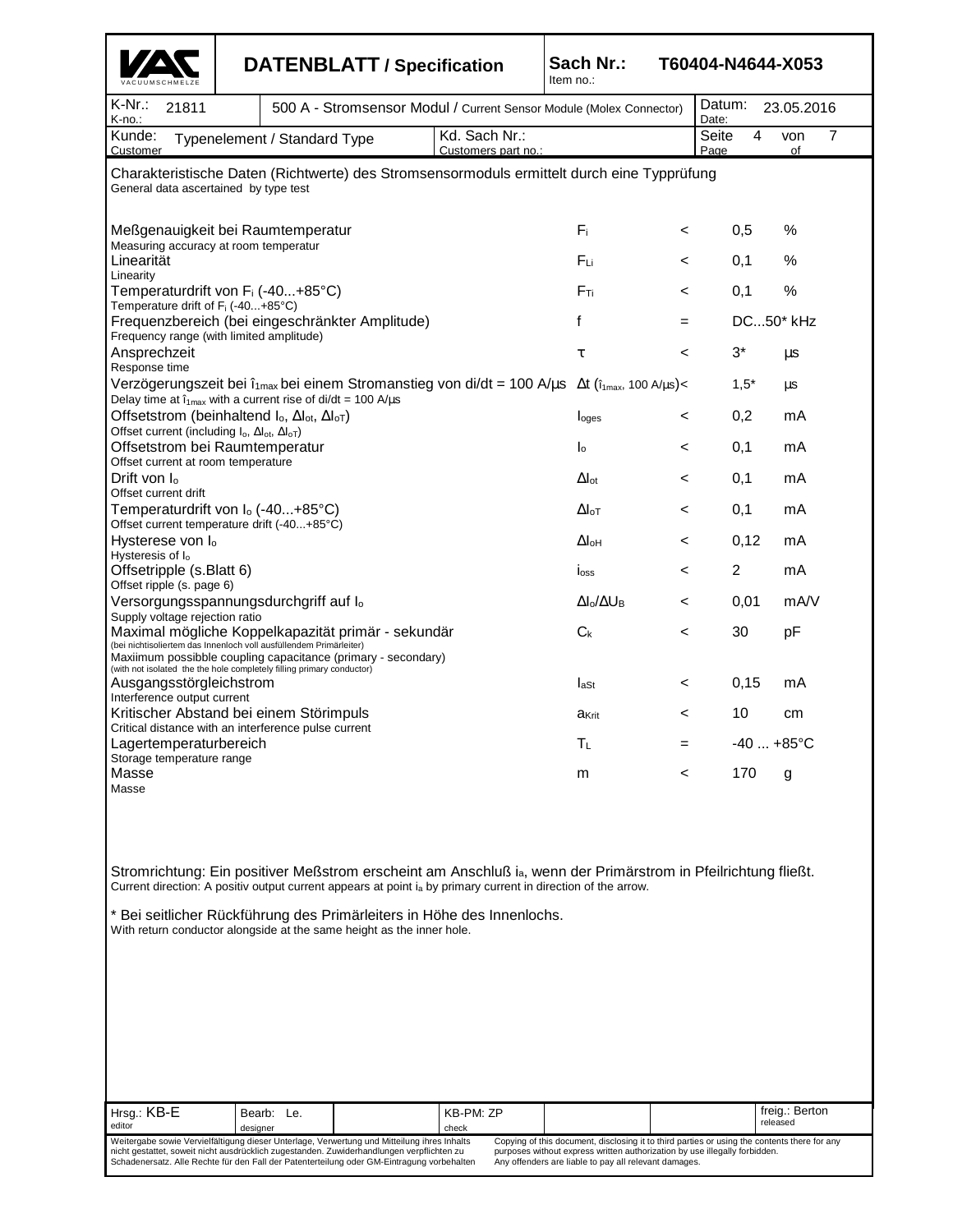|                                                              |                                                                                    | <b>DATENBLATT / Specification</b>                                                                                                                                                                                                                                                      |                                                                                                                                                        | Sach Nr.:<br>T60404-N4644-X053<br>Item no.:                                                                                                                                                                                         |                                              |  |  |  |  |  |  |
|--------------------------------------------------------------|------------------------------------------------------------------------------------|----------------------------------------------------------------------------------------------------------------------------------------------------------------------------------------------------------------------------------------------------------------------------------------|--------------------------------------------------------------------------------------------------------------------------------------------------------|-------------------------------------------------------------------------------------------------------------------------------------------------------------------------------------------------------------------------------------|----------------------------------------------|--|--|--|--|--|--|
| K-Nr∴<br>21811<br>K-no.:                                     |                                                                                    | 500 A - Stromsensor Modul / Current Sensor Module (Molex Connector)                                                                                                                                                                                                                    | Datum:<br>23.05.2016<br>Date:                                                                                                                          |                                                                                                                                                                                                                                     |                                              |  |  |  |  |  |  |
| Kunde:<br>Customer                                           | Typenelement / Standard Type                                                       |                                                                                                                                                                                                                                                                                        | Kd. Sach Nr.:<br>Customers part no.:                                                                                                                   |                                                                                                                                                                                                                                     | Seite<br>5<br>7<br>von<br>Page<br>of         |  |  |  |  |  |  |
| Weitere Vorschriften:<br>Applicable documents:               |                                                                                    |                                                                                                                                                                                                                                                                                        |                                                                                                                                                        |                                                                                                                                                                                                                                     |                                              |  |  |  |  |  |  |
| Parameter:                                                   |                                                                                    | Bemessungsisolationsspannung U <sub>DC</sub> = 1,7 kV                                                                                                                                                                                                                                  | Konstruiert, gefertigt und geprüft nach VDE EN 50178 und erfüllt die Vorschriften.<br>Verstärkte Isolierung: Cu - Schiene im Mittelloch gegen Pin1Pin4 |                                                                                                                                                                                                                                     | Verschmutzungsgrad 2<br>Isolierstoffklasse 1 |  |  |  |  |  |  |
| Parameters:                                                  |                                                                                    | Reinforced insulation: C <sub>u</sub> -bar in the center hole to Pin1Pin4<br>Rated insulation voltage $U_{DC} = 1.7$ kV                                                                                                                                                                | Designed, manufactured and tested in accordance with VDE EN 50178 and complies with the standards.                                                     | Pollution degree 2                                                                                                                                                                                                                  | Insulation material group 1                  |  |  |  |  |  |  |
| UL 508 (gültig für den Aufbau)<br>UL 508 (construction only) |                                                                                    |                                                                                                                                                                                                                                                                                        |                                                                                                                                                        |                                                                                                                                                                                                                                     |                                              |  |  |  |  |  |  |
| Typprüfung:<br>Type test                                     |                                                                                    |                                                                                                                                                                                                                                                                                        |                                                                                                                                                        |                                                                                                                                                                                                                                     |                                              |  |  |  |  |  |  |
| 1)                                                           | Stoßspannungsprüfung in Anlehnung an M3064<br>HV transient test according to M3064 |                                                                                                                                                                                                                                                                                        |                                                                                                                                                        |                                                                                                                                                                                                                                     |                                              |  |  |  |  |  |  |
|                                                              |                                                                                    | Cu - Schiene im Mittelloch gegen Pin1Pin4<br>C <sub>u</sub> -bar in the center hole to Pin1Pin4                                                                                                                                                                                        |                                                                                                                                                        |                                                                                                                                                                                                                                     |                                              |  |  |  |  |  |  |
|                                                              | Settings                                                                           | Einstellwerte:                                                                                                                                                                                                                                                                         | $U_{P,max}$ =<br>$R_i$<br>$=$                                                                                                                          | 1,2 µs / 50 µs-Kurvenform (waveform)<br>15,9 kV<br>$60 \Omega$                                                                                                                                                                      |                                              |  |  |  |  |  |  |
|                                                              |                                                                                    | 10 Impulse im Abstand t = 10 Sekunden mit wechselnder Polarität<br>10 pulses in a cycle of $t = 10$ seconds with changing polarity                                                                                                                                                     |                                                                                                                                                        |                                                                                                                                                                                                                                     |                                              |  |  |  |  |  |  |
| 2)<br>M3024:                                                 | $U_{p,eff}$ =                                                                      | 6 kV,                                                                                                                                                                                                                                                                                  | 60 s,                                                                                                                                                  | C <sub>u</sub> - Schiene im Mittelloch gegen Pin1 Pin4                                                                                                                                                                              |                                              |  |  |  |  |  |  |
|                                                              | $U_{TA,eff}$ $\geq$                                                                | $1,5$ kV                                                                                                                                                                                                                                                                               |                                                                                                                                                        | C <sub>u</sub> -bar in the center hole to Pin1Pin4                                                                                                                                                                                  |                                              |  |  |  |  |  |  |
|                                                              |                                                                                    |                                                                                                                                                                                                                                                                                        |                                                                                                                                                        |                                                                                                                                                                                                                                     |                                              |  |  |  |  |  |  |
|                                                              |                                                                                    |                                                                                                                                                                                                                                                                                        |                                                                                                                                                        |                                                                                                                                                                                                                                     |                                              |  |  |  |  |  |  |
|                                                              |                                                                                    |                                                                                                                                                                                                                                                                                        |                                                                                                                                                        |                                                                                                                                                                                                                                     |                                              |  |  |  |  |  |  |
|                                                              |                                                                                    |                                                                                                                                                                                                                                                                                        |                                                                                                                                                        |                                                                                                                                                                                                                                     |                                              |  |  |  |  |  |  |
|                                                              |                                                                                    |                                                                                                                                                                                                                                                                                        |                                                                                                                                                        |                                                                                                                                                                                                                                     |                                              |  |  |  |  |  |  |
|                                                              |                                                                                    |                                                                                                                                                                                                                                                                                        |                                                                                                                                                        |                                                                                                                                                                                                                                     |                                              |  |  |  |  |  |  |
| Hrsg.: KB-E<br>editor                                        | Bearb: Le.<br>designer                                                             |                                                                                                                                                                                                                                                                                        | KB-PM: ZP<br>check                                                                                                                                     |                                                                                                                                                                                                                                     | freig.: Berton<br>released                   |  |  |  |  |  |  |
|                                                              |                                                                                    | Weitergabe sowie Vervielfältigung dieser Unterlage, Verwertung und Mitteilung ihres Inhalts<br>nicht gestattet, soweit nicht ausdrücklich zugestanden. Zuwiderhandlungen verpflichten zu<br>Schadenersatz. Alle Rechte für den Fall der Patenterteilung oder GM-Eintragung vorbehalten |                                                                                                                                                        | Copying of this document, disclosing it to third parties or using the contents there for any<br>purposes without express written authorization by use illegally forbidden.<br>Any offenders are liable to pay all relevant damages. |                                              |  |  |  |  |  |  |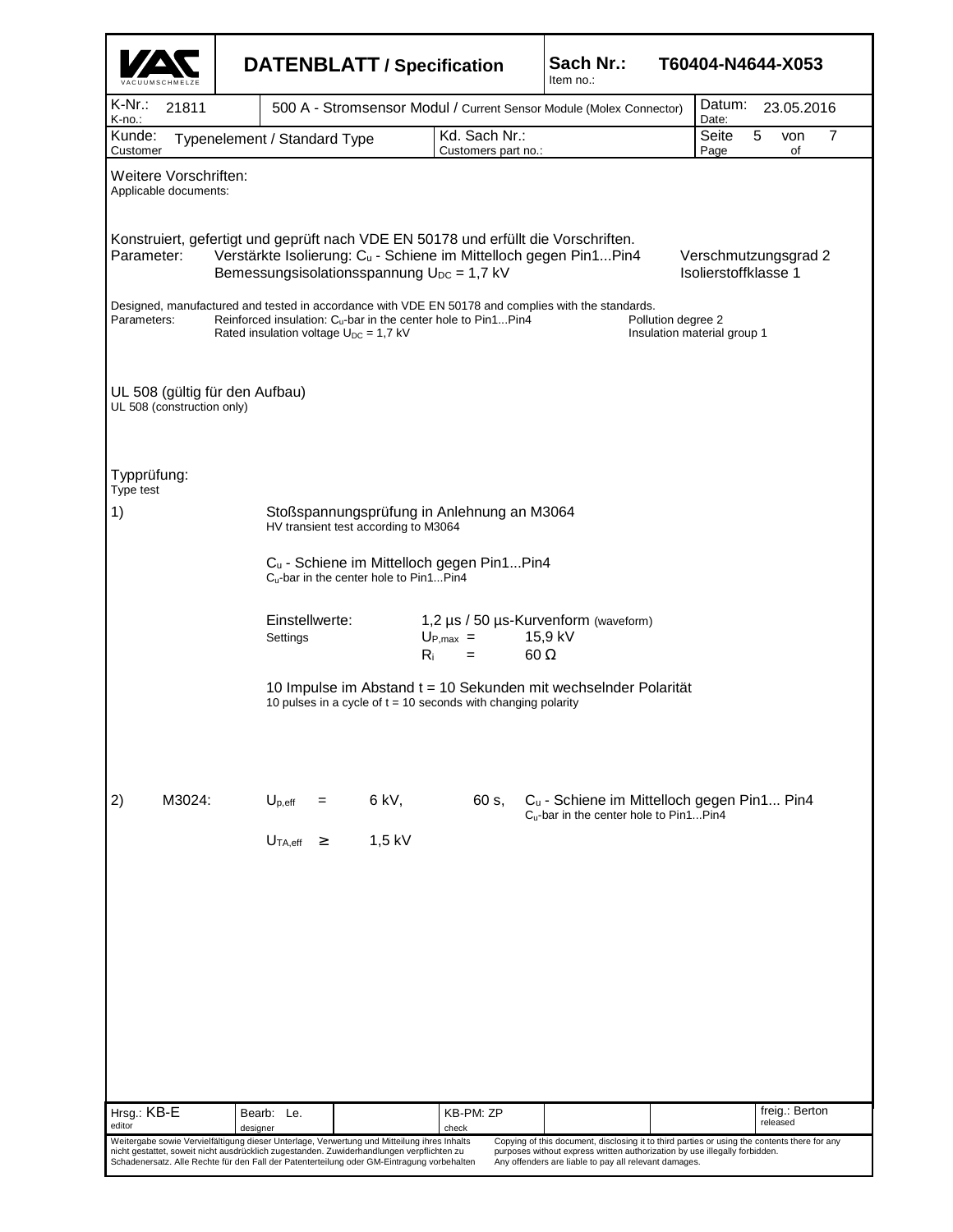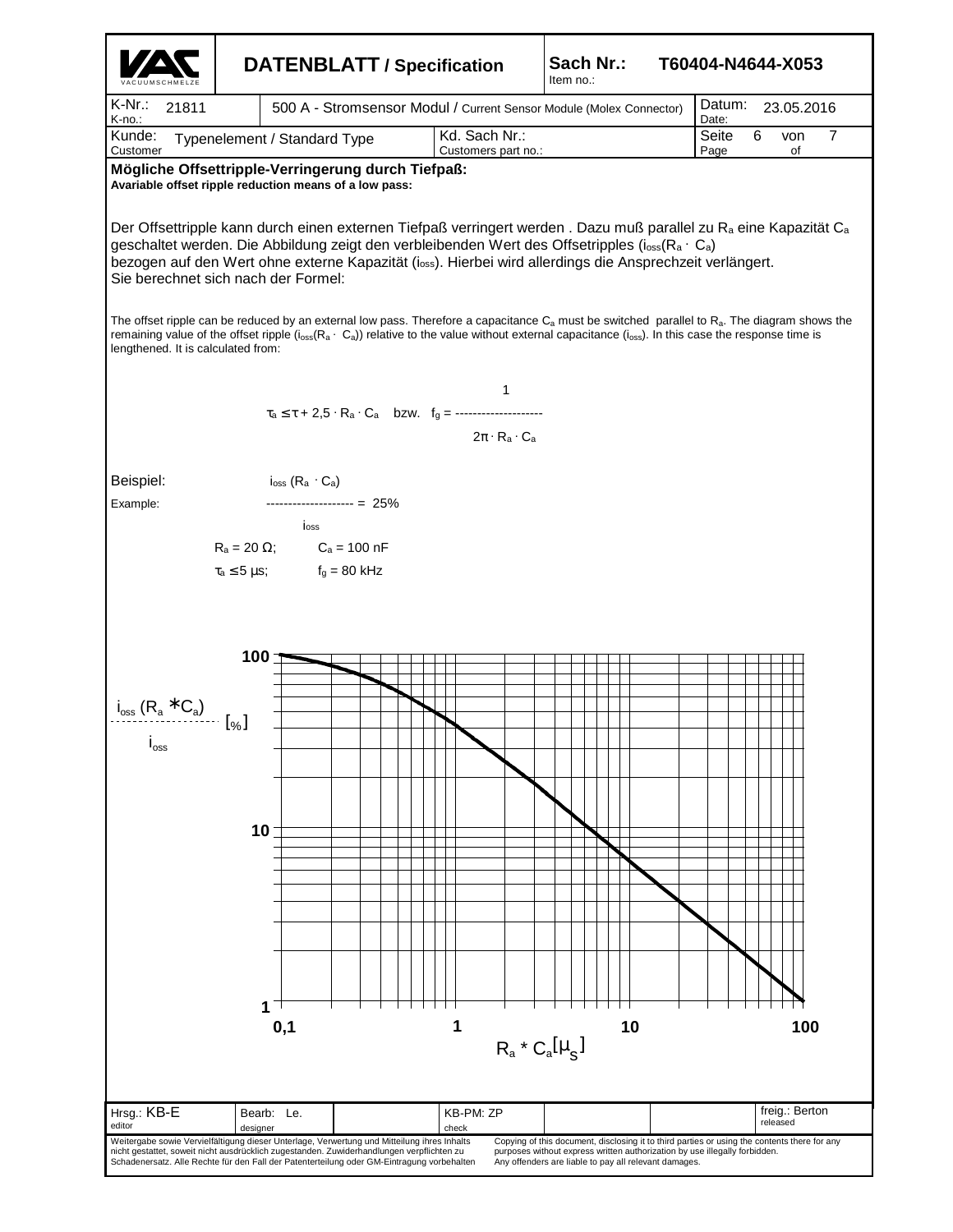|                     |                                                                                                                                                                                  |          |                                                                              | <b>DATENBLATT / Specification</b>                                                                                                                                                                                                                                                      |                                                                                                              | Sach Nr.:<br>T60404-N4644-X053<br>Item no.:                                                                                                                                                                                                                          |                |                |  |  |  |
|---------------------|----------------------------------------------------------------------------------------------------------------------------------------------------------------------------------|----------|------------------------------------------------------------------------------|----------------------------------------------------------------------------------------------------------------------------------------------------------------------------------------------------------------------------------------------------------------------------------------|--------------------------------------------------------------------------------------------------------------|----------------------------------------------------------------------------------------------------------------------------------------------------------------------------------------------------------------------------------------------------------------------|----------------|----------------|--|--|--|
| K-Nr.:<br>K-no.:    | 21811                                                                                                                                                                            |          |                                                                              | 500 A - Stromsensor Modul / Current Sensor Module (Molex Connector)                                                                                                                                                                                                                    | Datum:<br>23.05.2016<br>Date:                                                                                |                                                                                                                                                                                                                                                                      |                |                |  |  |  |
| Kunde:<br>Customer  |                                                                                                                                                                                  |          | Typenelement / Standard Type                                                 |                                                                                                                                                                                                                                                                                        | Kd. Sach Nr.:<br>Customers part no.:                                                                         | Seite<br>Page                                                                                                                                                                                                                                                        | 7<br>von<br>of | 7              |  |  |  |
|                     |                                                                                                                                                                                  |          |                                                                              | Explanation of several of the terms used in the tablets (in alphabetical order)                                                                                                                                                                                                        | Erläuterung einiger in den Tabellen verwendeter Größen (alphabetisch)                                        |                                                                                                                                                                                                                                                                      |                |                |  |  |  |
| a <sub>Krit</sub> : |                                                                                                                                                                                  |          |                                                                              |                                                                                                                                                                                                                                                                                        | Störimpuls mit einer Impulsbeite von 50 us in Höhe des Nennstroms zugrunde.                                  | Abstand eines störstromführenden Leiters von der Gehäuseseitenflaäche, bei dem auch an ungünstiger Stelle die<br>zugeordnete Störgröße am Ausgang des Sensos 1% des Nennstroms nicht übersteigt. Den Angaben liegt ein sinusförmiger                                 |                |                |  |  |  |
|                     |                                                                                                                                                                                  |          |                                                                              | with a pulse width of 50 us having the same magnitude as the rated current.                                                                                                                                                                                                            |                                                                                                              | Distance of a current carring conductor from the sides of the housing, where even at the most unfavourable spot the applicable interference at the<br>sensor output does not exeed 1% of rated current. The data is based on a sinusoidal interference pulse current |                |                |  |  |  |
|                     |                                                                                                                                                                                  |          |                                                                              | $i_a(i_1)$                                                                                                                                                                                                                                                                             | The sum of all possible errors over the temperature range when measuring a current $i_1$ :                   | F <sub>ges</sub> (i <sub>1</sub> ):Die Summe aller möglichen Fehler im gesamten Temperaturbereich bei der Messung eines Stroms i <sub>1</sub> :                                                                                                                      |                |                |  |  |  |
|                     | $F_{\text{ges}} = 100$ $\bullet$<br>$K_N \cdot i_1$                                                                                                                              |          |                                                                              |                                                                                                                                                                                                                                                                                        |                                                                                                              |                                                                                                                                                                                                                                                                      |                |                |  |  |  |
|                     | Fr.<br>In der Ausgangsprüfung zugelassener Meßfehler bei RT, definiert durch<br>Permissible measurement error in the final inspection at RT, defined by                          |          |                                                                              |                                                                                                                                                                                                                                                                                        |                                                                                                              |                                                                                                                                                                                                                                                                      |                |                |  |  |  |
|                     |                                                                                                                                                                                  |          | $F_i = 100 \bullet \begin{vmatrix} I_a & 1 \\ -1 & 1 \\ 1 & 1 \end{vmatrix}$ |                                                                                                                                                                                                                                                                                        |                                                                                                              |                                                                                                                                                                                                                                                                      |                |                |  |  |  |
|                     |                                                                                                                                                                                  |          |                                                                              |                                                                                                                                                                                                                                                                                        |                                                                                                              | wobei lan der offsetbereinigte Ausgangsgleichstromwert für einen Eingangsgleichstrom in Höhe des (positiven)                                                                                                                                                         |                |                |  |  |  |
|                     |                                                                                                                                                                                  |          | Nennstroms ist (d.h. $I_0 = 0$ )                                             |                                                                                                                                                                                                                                                                                        |                                                                                                              |                                                                                                                                                                                                                                                                      |                |                |  |  |  |
|                     |                                                                                                                                                                                  |          |                                                                              |                                                                                                                                                                                                                                                                                        |                                                                                                              | where $I_{an}$ is the output DC value of an input DC current of the same magnitude as the (positive) rated current ( $I_0 = 0$ )                                                                                                                                     |                |                |  |  |  |
|                     |                                                                                                                                                                                  |          |                                                                              |                                                                                                                                                                                                                                                                                        |                                                                                                              |                                                                                                                                                                                                                                                                      |                |                |  |  |  |
| FLi:                | Linearity fault defined by                                                                                                                                                       |          | Linearitätsfehler definiert durch                                            |                                                                                                                                                                                                                                                                                        |                                                                                                              | $F_{Li} = 100$ $\bullet$ $\begin{vmatrix} l_1 & l_a \\ \text{---} & \text{---} \\ \end{vmatrix}$<br>I <sub>1Neff</sub> I <sub>an</sub>                                                                                                                               |                |                |  |  |  |
|                     |                                                                                                                                                                                  |          |                                                                              |                                                                                                                                                                                                                                                                                        |                                                                                                              | Dabei ist I <sub>1</sub> beliebiger Eingangsgleichstrom und I <sub>a</sub> die zugehörige offsetbereinigte Ausgangsgröße (d.h. I <sub>o</sub> = 0). I <sub>an</sub>                                                                                                  |                |                |  |  |  |
|                     | s. Erläuterung zu Fi.                                                                                                                                                            |          |                                                                              |                                                                                                                                                                                                                                                                                        |                                                                                                              |                                                                                                                                                                                                                                                                      |                |                |  |  |  |
|                     |                                                                                                                                                                                  |          |                                                                              |                                                                                                                                                                                                                                                                                        | Where $I_1$ is any input DC and $I_a$ the corresponding output term. $I_{an}$ see notes of $F_i (I_0 = 0)$ . |                                                                                                                                                                                                                                                                      |                |                |  |  |  |
| Fr:                 |                                                                                                                                                                                  |          |                                                                              |                                                                                                                                                                                                                                                                                        | Temperaturdrift der nennwertbezogene Ausgangsgrößen Ian (vgl. Erläuterung zu Fi)                             |                                                                                                                                                                                                                                                                      |                |                |  |  |  |
|                     |                                                                                                                                                                                  |          |                                                                              | im spezifischen Temperaturbereich, gegeben durch.                                                                                                                                                                                                                                      |                                                                                                              |                                                                                                                                                                                                                                                                      |                |                |  |  |  |
|                     |                                                                                                                                                                                  |          |                                                                              |                                                                                                                                                                                                                                                                                        |                                                                                                              | Temperatur drift of the rated value orientated output term. $I_{an}$ (cf. Notes on F <sub>i</sub> ) in a specified temperature range, obtained by:                                                                                                                   |                |                |  |  |  |
|                     | $F_{Ti} = 100 \cdot$                                                                                                                                                             |          | $I_{an} (T_{U2}) - I_{an} (T_{U1})$                                          |                                                                                                                                                                                                                                                                                        |                                                                                                              |                                                                                                                                                                                                                                                                      |                |                |  |  |  |
| laSt:               | laNeff<br>Ausgangsgleichstrom hervorgerufen durch einen Störgleichstrom in Höhe des Nennstroms in einem Leiter in 1 cm<br>Abstand von der Gehäuseseitenfläche (ungünstige Lage). |          |                                                                              |                                                                                                                                                                                                                                                                                        |                                                                                                              |                                                                                                                                                                                                                                                                      |                |                |  |  |  |
|                     |                                                                                                                                                                                  |          |                                                                              | from the sides of the housing (unfavourable position).                                                                                                                                                                                                                                 |                                                                                                              | Output DC current caused by an interfering DC current of the same magnitude as the rated current in a conductor 1 cm away                                                                                                                                            |                |                |  |  |  |
| ∆Іон:               |                                                                                                                                                                                  |          |                                                                              |                                                                                                                                                                                                                                                                                        |                                                                                                              | Nullpunktabweichung nach Übersteuerung mit Gleichstrom des 4-fachen Nennwerts. (R <sub>a</sub> = R <sub>aN</sub> )                                                                                                                                                   |                |                |  |  |  |
|                     |                                                                                                                                                                                  |          |                                                                              |                                                                                                                                                                                                                                                                                        | Zero variaton after overloading with a DC of fourfold the rated value. $(R_a = R_{aN})$                      |                                                                                                                                                                                                                                                                      |                |                |  |  |  |
| $\Delta$ lot:       |                                                                                                                                                                                  |          |                                                                              |                                                                                                                                                                                                                                                                                        | Langzeitdrift von I <sub>o</sub> nach 100 Temperaturwechseln im Bereich von -40 bis 85 °C.                   |                                                                                                                                                                                                                                                                      |                |                |  |  |  |
|                     |                                                                                                                                                                                  |          |                                                                              |                                                                                                                                                                                                                                                                                        | Long term drift of I <sub>o</sub> after 100 temperature cycles in the range -40 to 85 °C.                    |                                                                                                                                                                                                                                                                      |                |                |  |  |  |
| τ:                  | Ansprechzeit, gemessen als Verzögerungszeit bei i <sub>1</sub> = 0,9 · î <sub>1</sub> zwischen einem eingespeisten Rechteckstrom<br>und dem dazugehörigen Ausgangsstrom.         |          |                                                                              |                                                                                                                                                                                                                                                                                        |                                                                                                              |                                                                                                                                                                                                                                                                      |                |                |  |  |  |
|                     |                                                                                                                                                                                  |          |                                                                              |                                                                                                                                                                                                                                                                                        |                                                                                                              | Response time, measured as delay time at $i_1 = 0.9 \cdot i_1$ between a rectangular current $i_1$ and the output current $i_2$                                                                                                                                      |                |                |  |  |  |
|                     | $\Delta t$ (î <sub>1max</sub> , 100 A/µs):                                                                                                                                       |          |                                                                              | des Primärstroms von di $\frac{1}{dt} = 100$ A/ $\mu$ s.                                                                                                                                                                                                                               |                                                                                                              | Verzögerungszeit zwischen î <sub>1max</sub> und dem dazugehörigen Ausgangsstrom i <sub>a</sub> bei einem Stromanstig<br>Delay time between $\hat{i}_{1max}$ and the output current $i_a$ with a primary current rise of di <sub>1</sub> /dt = 100 A/µs.              |                |                |  |  |  |
| Hrsg.: KB-E         |                                                                                                                                                                                  |          |                                                                              |                                                                                                                                                                                                                                                                                        | KB-PM: ZP                                                                                                    |                                                                                                                                                                                                                                                                      |                | freig.: Berton |  |  |  |
| editor              |                                                                                                                                                                                  | designer | Bearb: Le.                                                                   |                                                                                                                                                                                                                                                                                        | check                                                                                                        |                                                                                                                                                                                                                                                                      |                | released       |  |  |  |
|                     |                                                                                                                                                                                  |          |                                                                              | Weitergabe sowie Vervielfältigung dieser Unterlage, Verwertung und Mitteilung ihres Inhalts<br>nicht gestattet, soweit nicht ausdrücklich zugestanden. Zuwiderhandlungen verpflichten zu<br>Schadenersatz. Alle Rechte für den Fall der Patenterteilung oder GM-Eintragung vorbehalten |                                                                                                              | Copying of this document, disclosing it to third parties or using the contents there for any<br>purposes without express written authorization by use illegally forbidden.<br>Any offenders are liable to pay all relevant damages.                                  |                |                |  |  |  |